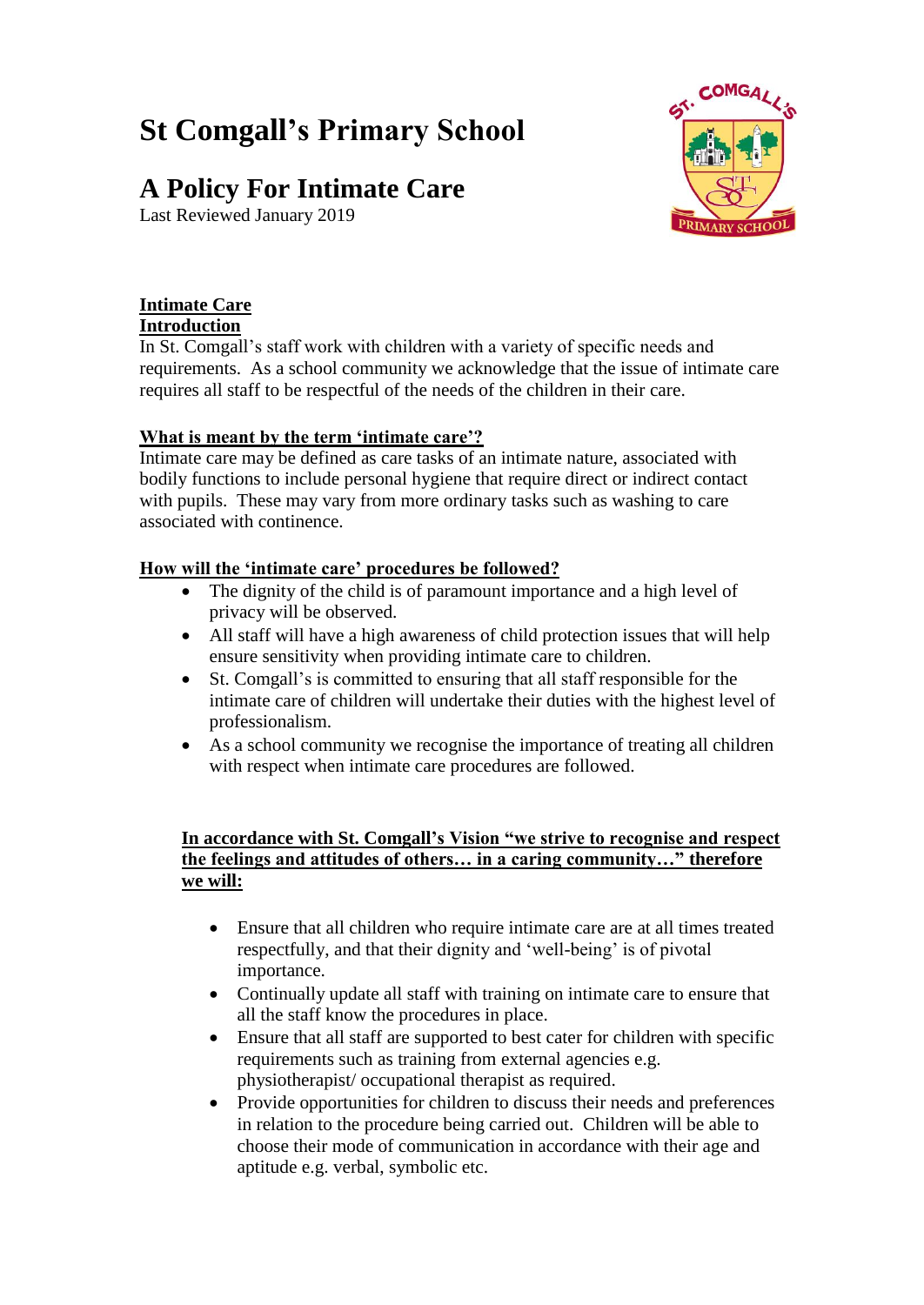- Children will be made aware of the reason for the intimate care procedure.
- Support pupils and encourage each child to be as independent as possible. Individual care plans will be drawn up for specific children in accordance with their particular needs and in partnership with their parents/guardians.
- Respect each child's right to privacy. Each situation will determine the number of carers required to be present when a child needs intimate care. Where possible a child will be cared for by one adult unless there is a specific reason for having two adults present. All intimate care procedures will be recorded in the Intimate Care Log.
	- o One copy of the Intimate Care Log will be place in teacher's parent contact folder.
- Have a rota of 'known carers' for specific children who will take turns in providing care. This will ensure, as far as possible, that over- familiar relationships are discouraged from developing, while at the same time guarding against the care being carried out by a succession of completely different carers.
- In emergencies, where a child has e.g. been incontinent, sick etc; staff should:
	- o enlist the help of a classroom assistant where possible (If this is not possible teachers should ask for assistance from their neighbouring colleagues to mind their class and attend to the needs of the child).
	- o ensure that the child is taken to a private area.
	- o Where necessary help to clean the child and their clothes or change into clean clothes provided by the school. (A supply of uniforms and underwear etc. will be available from the Office storeroom.)
	- o Parents will be informed, the incident will be logged and parents will be asked to return any clothes provided for their child.
- Parents/Guardians will be involved with their child's intimate care arrangements and an agreement recorded on their individual child's care plan. The needs and wishes of the parents will be carefully considered alongside any possible constraints e.g. staffing, legislation.
- Continue to promote open communication for any child or adult who may have any concerns or issues in accordance with the Child Protection policy in place.
- Ensure that the procedures that are outlined in the Policy on Child Protection are followed should any member of staff have a concern about a child.
- Continue to provide initial training and up date training to all members of staff.
- Make the appropriate arrangements should a child become distressed or unhappy about being cared for by a particular member of staff.
- Follow all necessary procedures should a child make an allegation against a member of staff.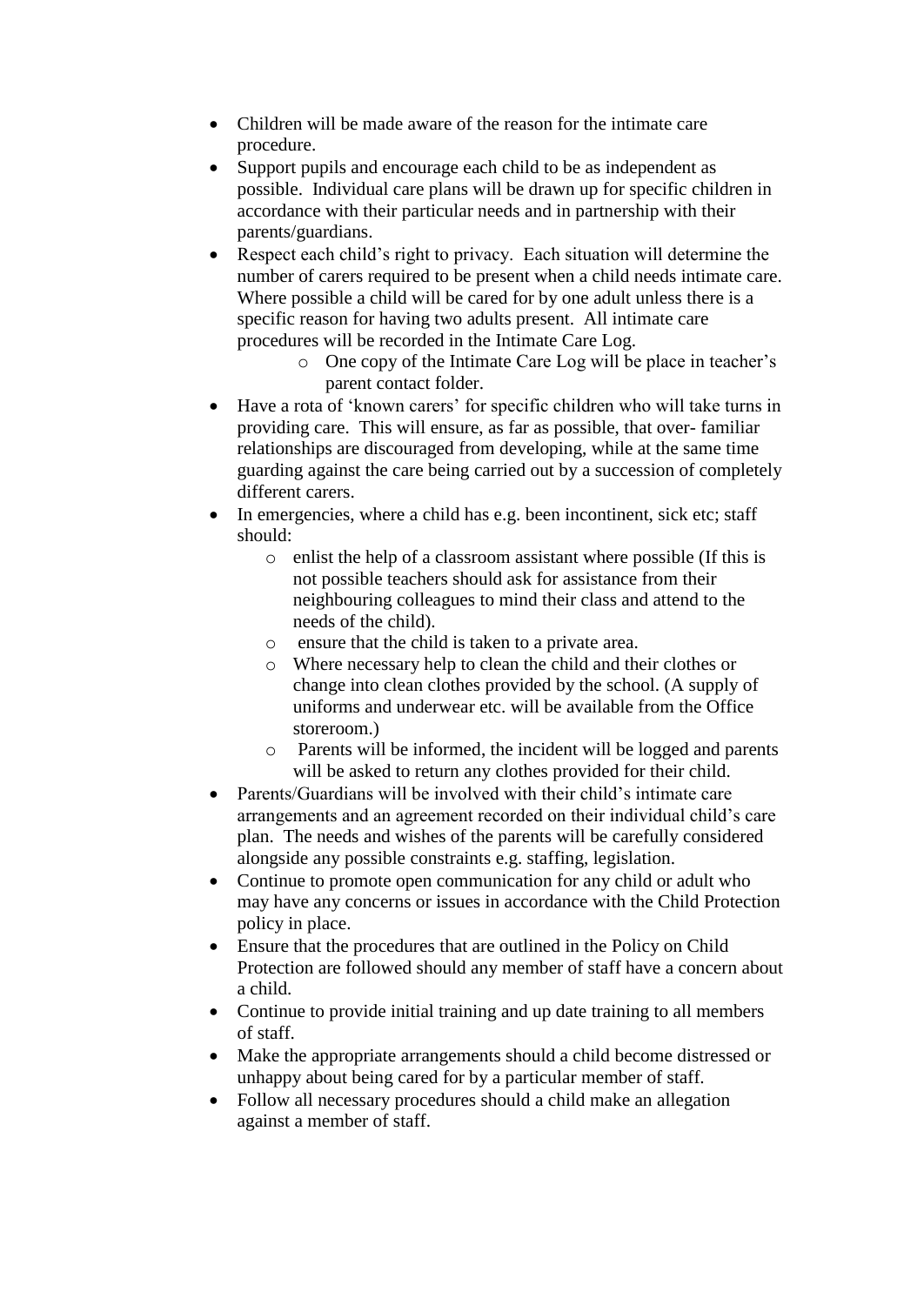## **Individual Care Management Plan**

**Child's Name:** 

**Name of Support Staff Involved:** 

**Location of Suitable Toilet Facilities:** 

**Frequency of Support:**

**Procedures:** 

Parent Signature:

Classroom Assistants Signature:

Principal:

Date: